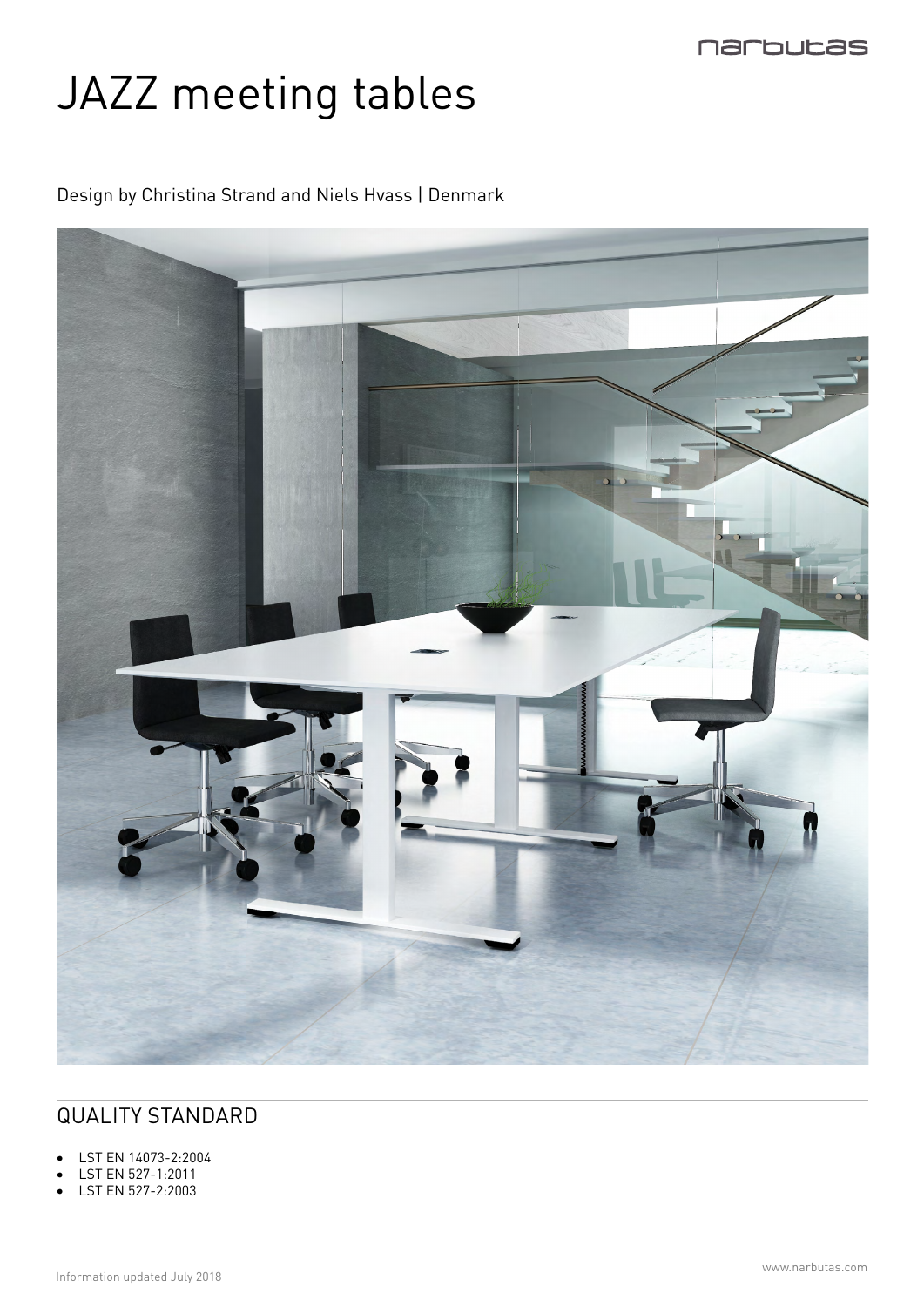# TECHNICAL INFORMATION

#### Desktop

- • 25 mm MFC (melamine) with 2 mm ABS edging;
- • 26 mm MDF covered in laminate with sloping painted edges;
- Sloping desktop: edges painted in white or black colour;
- With or without a power socket.

#### Power sockets (included)

- By GOTESSONS (EU, UK, FR standards);
- 1 socket for 230 V and 4 holes for cable guides.





#### **Meeting tables**

#### Metal frame

- Metal "L" profile: 50x50 mm;
- Powder coated metal, colour matches the leg.

#### Leg column

- Dimensions: 50x80x686 mm;
- Powder coated metal, black or white colour.

#### Feet

- Feet made of 12 mm thick steel sheet. colour matches the leg;
- Dimensions: 70x800x30 mm;
- Leg base has height levelling feet;
- Levelling feet covers made of black lacquered MDF.

## Cable tray (included)

- Tray hides electric installation and power sockets;
- $\overline{D}$  Dimensions: 920/1120x190x52 mm;
- No tools required to open;
- Available in white and black colours.

## **Height adjustable meeting tables with concrete base**

#### Metal frame

- • Metal profile: 50x50 mm;
- Powder coated metal; colour matches the lifting column.

#### LINAK DL5 lifting column

- Two motors and telescopic frame;
- Soft start and soft stop;
- Velocity speed: up to 38 mm/sec;
- Stroke length: 500 mm;
- Lifting capacity: 80 kg;
- Black or white colour.

#### Concrete base

- Dimensions: 600x600x45 mm;
- Grey colour by default (natural concrete);
- Water resistant / impregnated;
- Weight: 29 kg.

#### Electronic data power unit

- • Input: 110-240 V;
- Frequency: 50/60 Hz;
- Output: 18 V;
- Power Plug: 2-pol;
- Energy use standby:  $0.01$  W;
- Operating Cycle: 1 minute on, 9 minutes off.

#### Cable tray (included)

- • The tray hides electric leg's cable installation;
- No tools required to open;
- Powder coated; white or black (colour matches the lifting column).

#### Spiral electric cable

- $230$  V,  $1.5$  m length cable;
- EU, UK, FR standards;
- • Included;
- White or black (colour matches the lifting column);
- Fixed with metal holders to the top and bottom; holders colour matches the cable.